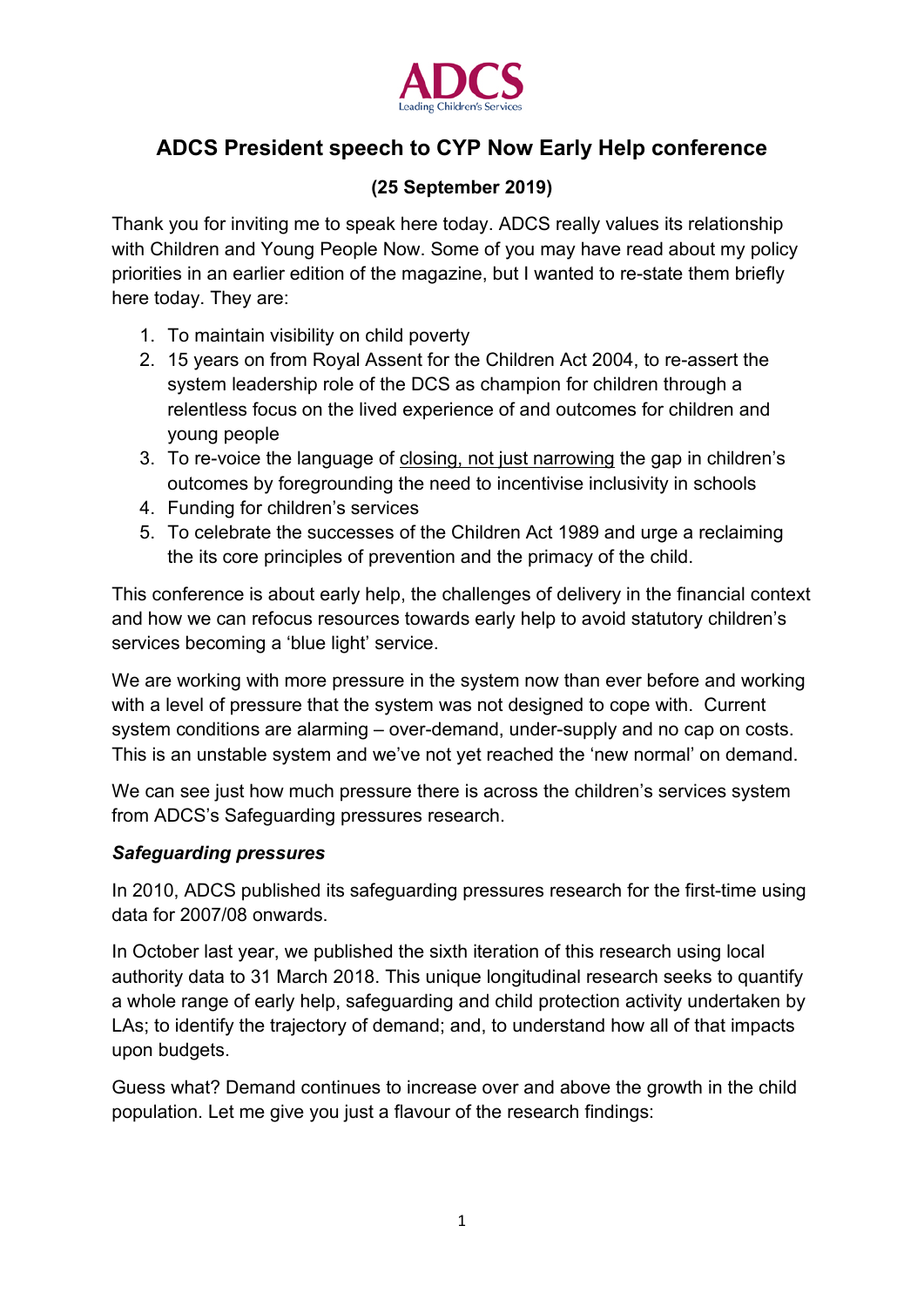

As at 31 March 2018, there were:

- $\circ$  2.4 million initial contacts
- o Just under 660,000 referrals (of which approx. 20% are re-referrals)
- $\circ$  Just over 400,000 children in need, of whom:
	- Approx. 68,500 children are subjects of a child protection plan; and
	- Approx. 75,500 are looked after children
- o Collectively local authorities are supporting at least 45,000 care leavers (aged 18-25), 5,150 of whom are UASC care leavers.

For the first time ever, we're supporting as many UASC care leavers as UASC. And still we wait for the Home Office to draw its conclusions on the UASC care leaver funding review.

It remains the case that the overwhelmingly predominant reason why children come to the attention of children's social care is due to neglect. We know that very few parents wilfully neglect their children, their circumstances drive it. **Poverty can and does impact upon parenting capacity,** but this is complicated. Work with children and families happens in complex multi-agency systems with many variables. There are just as many variables complicating the lives of children and families and these inevitably differ from place to place. Making a meaningful and sustained improvement to children's lives takes time and tenacity. Generally speaking it takes 18-36 months to see any positive signs of sustained change for children and families.

What our research (and that of others) has found quite clearly is that poverty, as a result of the cumulative impacts of 10 years of austerity and welfare reform, is a primary cause of increased demand for early help and children's social care. You will know the child poverty figures as well as I do: currently around 4 million children living in poverty, projected to reach 5 million by 2020. Shockingly, more than 50% of children currently living in relative poverty live in working households. Let me say that again…**working households**!

Welfare reforms and the lack of affordable, secure housing are having a disproportionate impact on already vulnerable families and have increased the number of children living in poverty and at risk of adverse childhood experiences.

The 'trigger trio' of parental mental ill-health, problematic substance use and domestic abuse are also driving significant demand pressures. Together with child poverty, these represent the most prevalent risk factors in children's lives. So it makes absolute sense, doesn't it, to address the cycle of adult disadvantage in order to help improve outcomes for their children. The unmet needs of parents are adversely impacting upon the wellbeing of their children.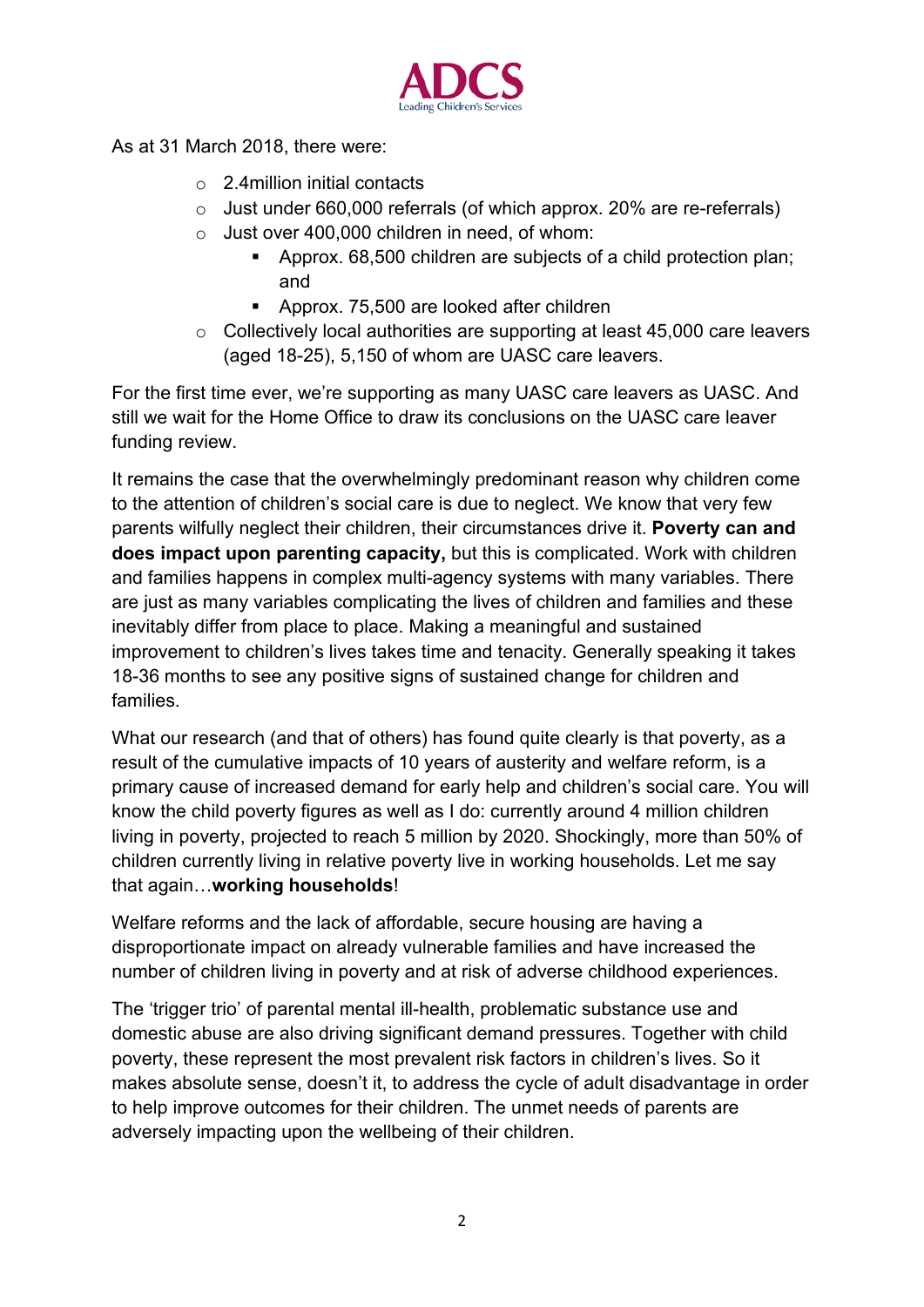

## **Funding**

The recently announced 1-year funding settlement for 2020/21 was better than expected – the most investment we've had for a decade but that's not saying much. However good the proportion of the funding for social care pressures is that comes to children's services, it still won't even cover a year's overspend on children's services.

ADCS – the national association for children's services leaders is deeply concerned at the government's piecemeal approach to funding children's services. Small, ad hoc, short-term pots of funding from central government in response to single issues, made available for some but not all local areas, are particularly unhelpful. They fall woefully short of the sustainable and equitable long-term investment strategy we need to ensure that children receive high quality, safe services at the earliest possible opportunity. This approach can absorb significant resource locally in putting together bids for different funding pots from central government. All too often it seems the effectiveness of the bid writer is rewarded over actual need.

Between 2010 and 2020 it is estimated that spending of early help services will have declined by 71%. This is concerning and deeply frustrating.

We also know that government funding and council spending on youth services have been severely reduced except of course for the National Citizen Service with a budget of £140million - never has so much been spent on so few. That level of investment would have all but halted the demise of locally based youth service facilities. I know too that voluntary sector organisations have been hard hit by funding cuts such as these.

Colleagues, we should not have to choose between investing in early help and fulfilling our statutory responsibilities. It's not either-or, it's both. Children's services cannot be a 'blue light' service.

The LGA has estimated that the funding gap is likely to be £2billion by 2020, rising to £3billion by 2025! This figure will continue to increase as the pressures facing children's social care, and the demands on our partners deepen. We cannot go on as we are. I know that government will want to do the right thing by children. ADCS urges government to think big, think system wide and think prevention. Local authorities know that a strong, adequately resourced local early intervention offer can reduce the need for more intrusive and costly interventions in the lives of children and families. Securing good outcomes for children and young people must be an absolute priority for government and this can only be achieved by ensuring that the full breadth of services that touch the lives of children, not just social care and schools, but also housing, welfare and health services are properly funded.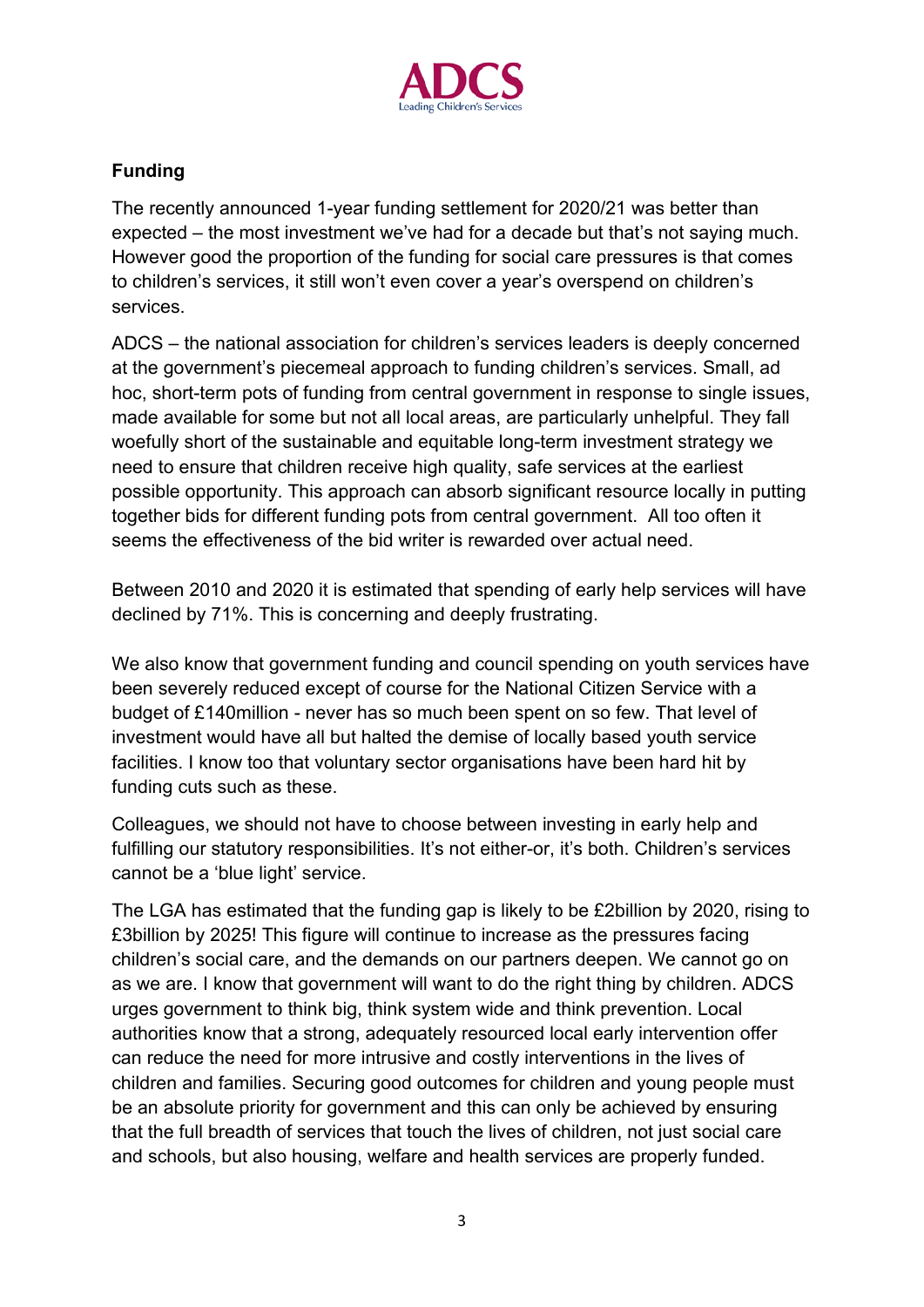

## **Early help**

Early help is not a panacea for addressing disadvantage. It does not reduce the pressure on children's social care **in the short term**. Nor does it generate short term cashable savings.

Early help seeks to address complex and often deeply entrenched problems for children and families. Success depends on **long-term investment**, co-ordinated across all agencies with an interest. This task is impeded by a funding system biased towards short-term spending in response to immediate pressures.

As the Early Intervention Foundation has said, "We need to change the rules of the game" when it comes to how government spending operates in relation to prevention services if we are going to start to invest at the levels needed to make significant improvements in outcomes for children and their families.

The evidence suggests that less intensive earlier interventions, such as light touch parenting support will often not be suitable for families where there is risk of child maltreatment, especially when parents are struggling with complex issues that limit their own capacity to benefit from interventions.

Supporting children and families with complex problems requires a resource intensive, long-term response. In these cash-strapped times LAs struggle to divert funds from statutory services, such as children's social care, to fund prevention efforts.

A six-year study on the impact of children's centres demonstrated improvements in maternal mental health and family functioning (DfE, 2015) while a more recent report found a reduced use of acute hospital care for children in deprived areas who had received SureStart services (IFS, 2019), resulting in savings for the NHS.

Evaluations of the Troubled Families Programme have consistently reported better outcomes for families (MHCLG, various). Some of these claims have been challenged but the importance of this funding cannot be overstated given our early intervention grants have fallen by two thirds. Despite criticisms of the Programme, it is a lifeline. For many LAs its propped up early help services.

The Education Policy Institute's 2019 annual report showed that progress on closing the attainment gap at GCSE between disadvantaged and non-disadvantaged pupils has stopped to the extent that **the five-year rolling average now suggests that it would take 560 years to close the gap.** However, the most recent data shows an increase in the gap in 2018 suggesting there is **a real risk that we could soon enter a period where the gap starts to widen.** Compared to our OECD counterpart countries, we are now in a situation in England where educational attainment does not aid social mobility. I'm shocked by that. I am also shocked at the disparity in children's outcomes across education and children's social care – England has one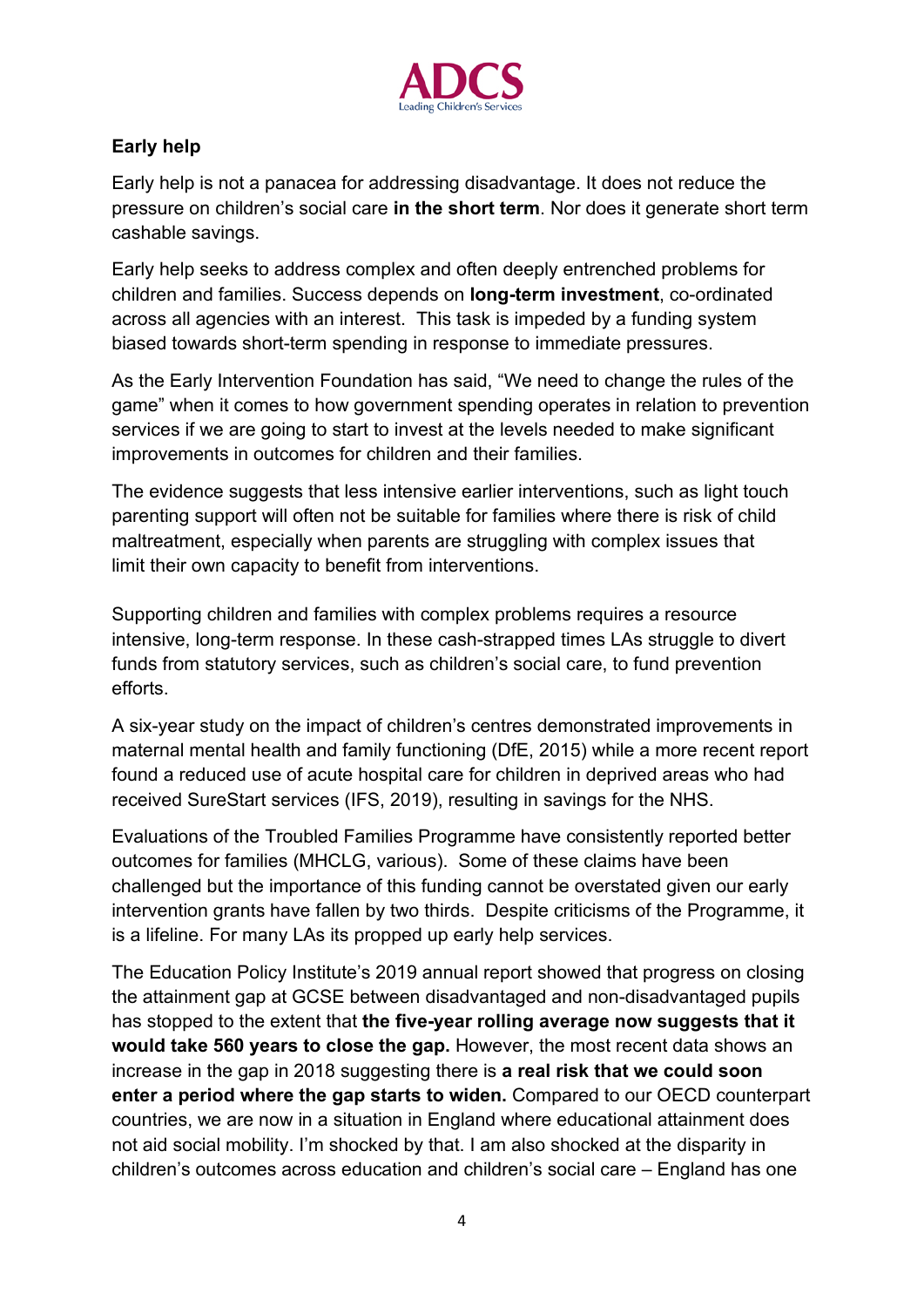

of the safest child protection systems in the world; I'm proud of that, yet our education system is stalling, particularly in secondary schools.

The importance of prevention work has been a priority area for many local authorities. However, the difficulties can often lie in evidencing that our work around early help/intervention is working. We all believe in its efficacy instinctively but if we are using it as a tool to manage demand on statutory children's social care services/ interventions it could be perceived as failing- given rising number of referrals, Child Protection Plans, children in care - or, (and this is my preferred narrative) are we, through early help and early interventions identifying children who need the protection of statutory services earlier, and as such, protecting them from further harm and making long-term permanent plans for these children to thrive?

Outputs such as the number of EHAs completed, can be easily measured (**227,000 EHAs completed in the year 2017/18**). However, this tells us little, if anything, about the range or effectiveness of early help services. The evidence base that underpins our commissioning and indeed de-commissioning decisions needs to be built on evidence beyond that what can simply be counted.

- There is no common definition used amongst LAs of 'early help', we talk of early help, early intervention, family support, all broadly meaning the same thing. So maybe it is best to just refer to **prevention** and to start thinking about prevention as public health colleagues do, on a population scale
- There are no longer any dedicated, ring fenced funding streams other than 'Troubled Families' and small strands within Public Health grants. For many LAs, funding preventative work is increasingly difficult to sustain even with new and innovative ways of working in light of the removal of the Revenue Support Grant in 2020. There are no statutory data collections on early help so LAs do different things in respect of recording and monitoring early help, indeed some do not record at all, so comparisons have no meaningful statistical basis
- Despite the plethora of legislation and guidance in the children's services policy terrain, none of it is designed to bring coherence to important preventative work, instead, LAs must do so for themselves in the context of unprecedented retrenchment in public sector funding.

#### **Refocussing resources towards early help**

The core principle of preventative work, enshrined in the Children Act 1989 remains relevant – as does the other core principle of the Act, the paramountcy principle. Our preventative work has never been adequately funded. I am clear that my role as a systems leader, as a DCS, is to act as a champion for children. By having a